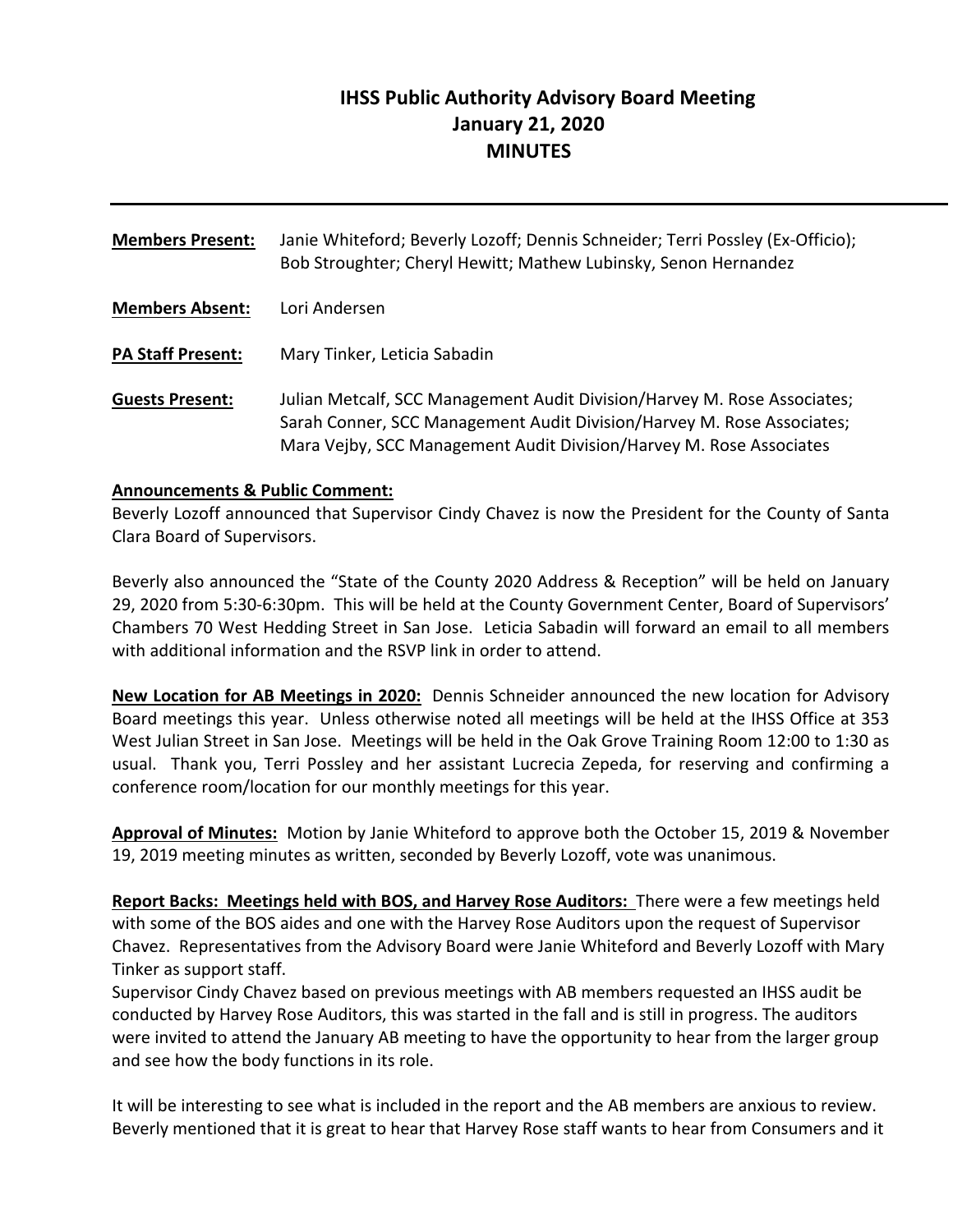is heartwarming and nice to know that the audit staff is willing and really interested in what Beverly and Janie had to say.

Beverly has been in touch with Micaela in Supervisor Simitian's office; there are times and dates that they are looking at and when confirmed Beverly will let us know.

AB members are making commitments to meet with BOS aides once a year, or possibly every 6 months face‐to‐face.

Beverly, Janie and Mary also attended the Children's, Seniors and Family Committee meeting where Terri Possley presented her next fiscal year budget. They also gave comments during the public comment timeframe.

Auditors are compiling information from IHSS Consumers. Julian spoke about what they are doing and what they intend to do.

Members started discussing the accessibility of the new IHSS building and getting here, how is it? It's not great getting here, not very convenient especially if you're on public transportation. The nearest VTA bus stop is on Santa Clara and 1<sup>st</sup> Streets and then you have to walk over to West Julian Street. There is no real good bus stop near the IHSS office.

What would it take to start the process of setting up a new VTA bus stop her on West Julian Street? Something to look in to since it seems as though there are at least 100 people a day visiting the IHSS office daily.

It would be better and more convenient if the parking spaces, and handicap especially were located in front the building versus the side/back. Janie mentioned that she practically flipped over in her wheelchair, not noticing that part of the ramp turned into a curb of the sidewalk. Terri was going to check things out after the meeting and go with Janie so she can show her where and what exactly happened.

Mathew Lubinsky mentioned and told Julian the issue with regards to multiple care providers and when one care provider submits timesheets first and gets all the hours for the consumer and the second or third care providers don't get the hours. IHSS says the care providers have to work it out on their own. There is no intervention by IHSS. Mathew does not think this is a good idea and it is a problem.

Dennis Schneider mentioned that IHSS needs clerical staff. He re-iterated this. Janie asked Terri what happened after asking for more clerical staff in the new fiscal year. Terri basically stated that her request was not well received. It got back to her very negatively and basically management stated the county was going into a budget deficit in FY21.

Terri should not have asked for more clerical staff since there is a budget deficit, but Terri did not know this. Part of the problem could have been that there was no DOS Director at the time and that Terri did not have the proper direction in this. The new DOS Director, Mary Ann Warren, Terri's new boss just began her position January 13<sup>th</sup>.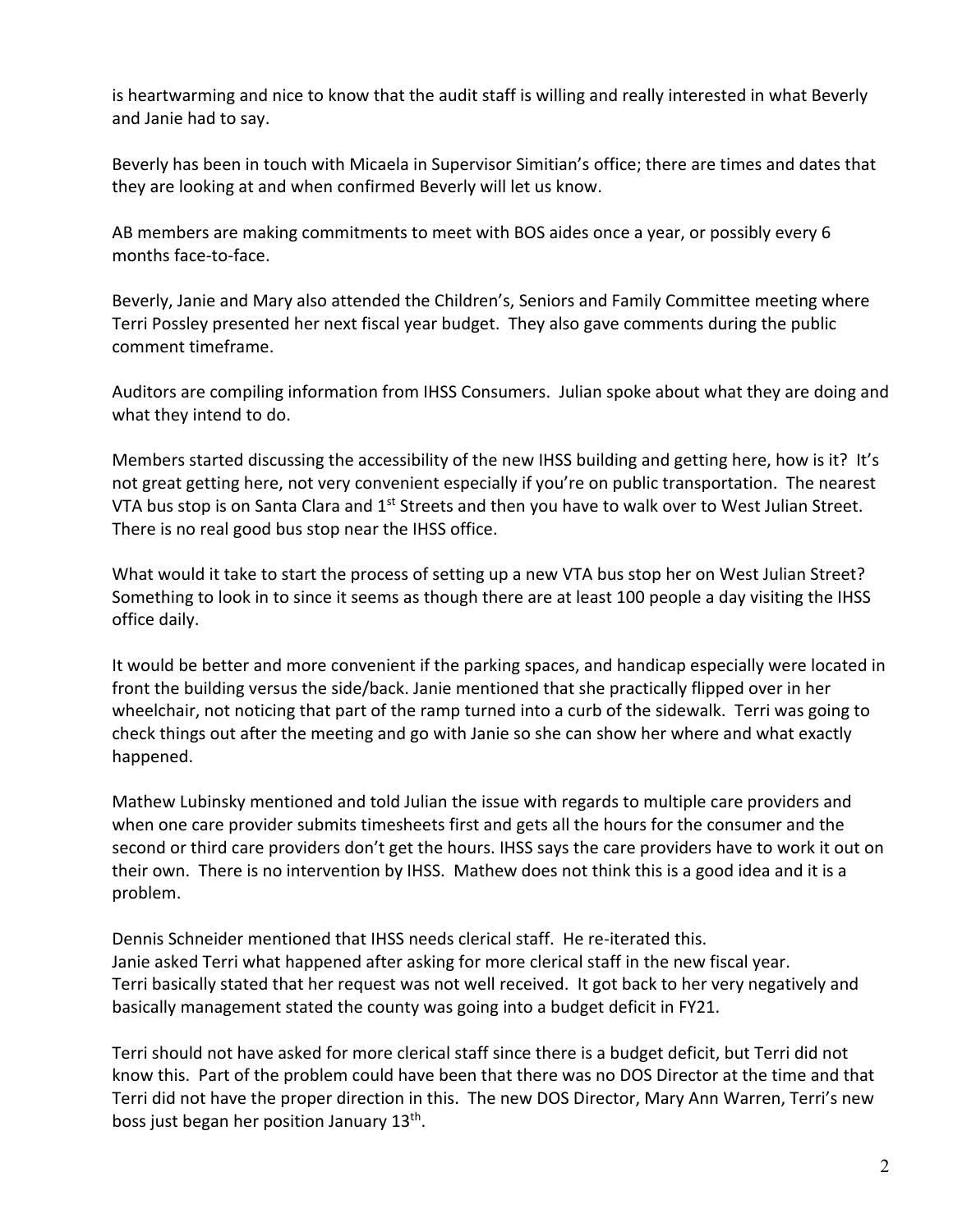Terri states that the 26 positions she is asking for is not likely to be approved.

Mary mentioned Governor Newsom released the January budget as required and this gets the State budget process moving forward. It is a first draft to get discussions moving forward and the May revise will help to firm up results of hearings and discussions. The Governor's budget does include funding increases for IHSS Admin and PA Admin.

However, Terri reminded everyone that the county is facing a deficit year which means the IHSS budget in SCC will not receive increased clerical staff.

Terri said that the final recommendations are due on January  $31<sup>st</sup>$ . She will have an agenda item, will still ask but will also mention that she is aware that FY 2021 is slated as a deficit year. Beverly asked Terri what will happen if IHSS does not receive extra clerical staff. Terri said that they will do their best with what they have. They will continue with quality improvement and work wisely with the resources they have.

Janie asked about extra help social workers. Terri said that she received approval for 3 extra help social workers however the request for overtime approval for clerical staff has not received a response yet.

Terri stated that Gus Gomez has HR approval to get 3 full time extra help social workers. Gus has called retired IHSS social workers to come back to work for 6‐12 months, and that they hope they are on board soon.

Janie stated that they all need to advocate and push for more funding for IHSS.

**CAPA Report:** CAPA did not meet in December.

**CDSS:** Held more listening sessions on IHSS for the Master Plan on Aging permitting stakeholders opportunity to provide input from their perspectives as to what is critical.

Nothing has been resolved yet regarding WPSC and implementation of health benefits and the need for claiming and reports for proper administration. This is more complex than initially expected. CDSS is still working on this and promises to provide guidance soon.

**EVV/ETS:** CDSS continues to encourage providers to access the Electronic Services Portal and Electronic Timesheets as a method of finding information and training on ETS. Santa Clara is scheduled to be part of waive 3 scheduled for May/June 2020 implementation.

**CAPA Legislative Report:** We are in that odd‐January‐of‐the‐second‐year‐in‐a‐two‐year‐session crunch time, where all bills designated as two‐year bills that failed to make it out of their houses of origin in year one, must move in January in order to continue the legislative life cycle. Below is the list of current two‐year bills, some of which fall in that category, and others of which did make it to the second house last year, and accordingly do not need to move until later in the session.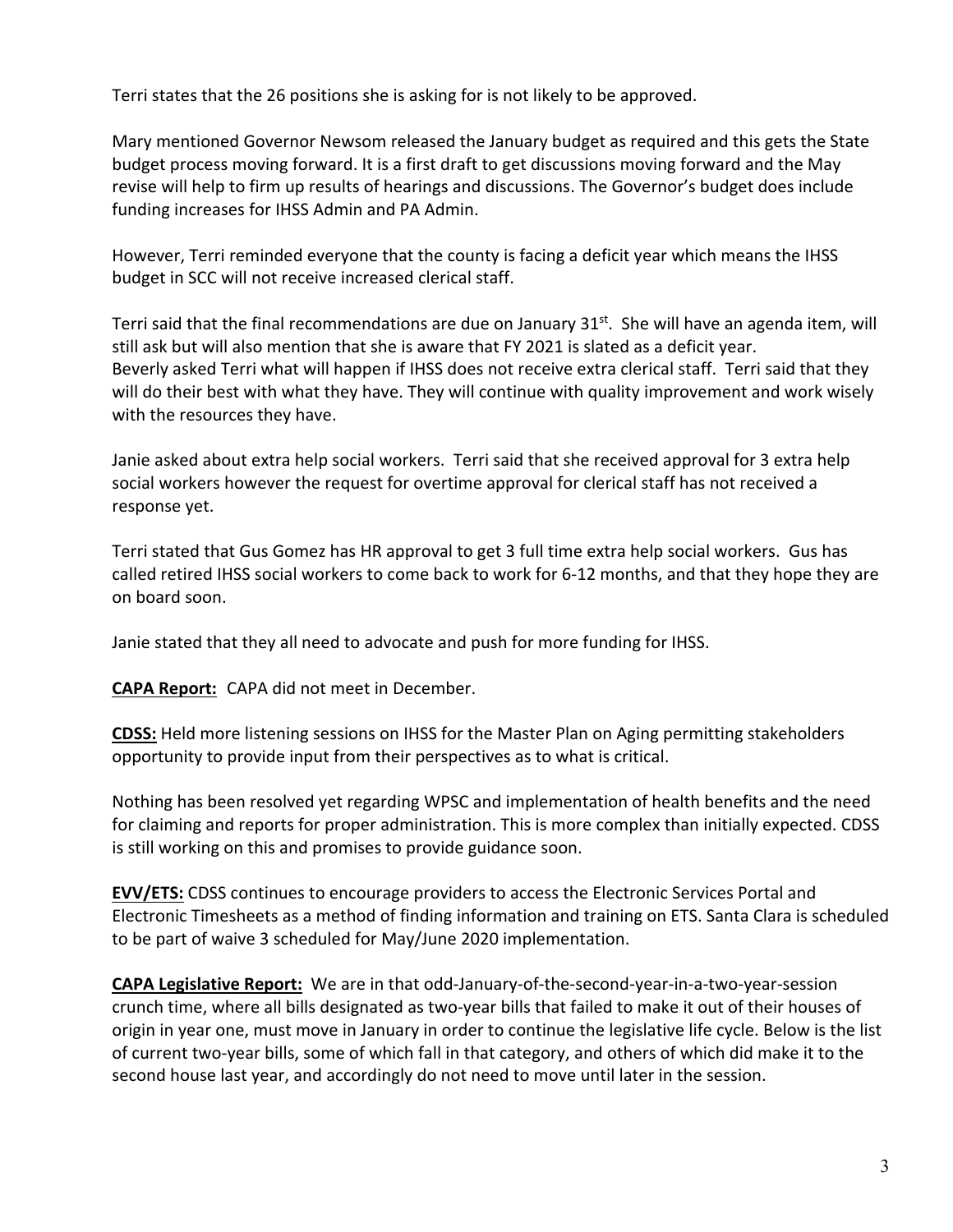Please note that any bills which are deemed officially dead in January will be removed from the twoyear list. CAPA will continue to track those bills that are continuing to move and will begin adding new bills introduced in 2020 as they get introduced.

Below are two two-year bills, one of which CAPA was tracking last year, and one of which was gutted and amended this January. The remainder are listed below the two highlighted bills.

**(1) AB 315 (Garcia): Local Government: lobbying associations: expenditure of public funds.** 

This bill, Opposed by CAPA, which would have severely hampered association advocacy efforts, was scheduled to be heard in Assembly Local Government Committee this week, but because of strong and swift coalition efforts (including CSAC, CAPA, CSDA, and many others) the author decided not to move her bill, rendering AB 315 dead. That is not the end of this effort however, as the author has stated she will introduce a bill this year which will seek to create direct oversight by the state over the use of taxpayer dollars in local government associations. The bill would impart to the State Auditor the authority to identify waste, fraud, abuse, or mismanagement.

### **(2) SB 596 (Stern): In‐Home Supportive Services: additional higher energy allowance.**

We were not following this bill last year as its original subject matter was not within our purview. It was recently gutted and amended to require county departments of social services to advise IHSS consumer applicants that they may be eligible for an additional higher energy allowance, pursuant to PUC rules. CAPA has registered a support position for this measure, which is scheduled to be heard later today (1/13/2020) in Senate Human Services Committee.

### **AB 1042 (Wood): Medi‐Cal: beneficiary maintenance needs: home upkeep allowances: transitional needs funds.**

Would establish eligibility and other requirements for providing the home upkeep allowance or a transitional needs fund to Medi‐Cal patients residing in a long‐term care facility, as specified. The bill would prescribe both general and specific requirements for both facility residents who intend to leave the facility and return to an existing home, who would receive the home upkeep allowance, and for residents who do not have a home but intend to leave the facility and establish a new home, who could establish a transitional needs fund for the purpose of meeting the transitional costs of establishing a home. *This bill failed to meet deadline pursuant to Rule 61 (a)(12) and accordingly is a 2‐year bill. Recommended Position: Support.*

# **AB 1107 (Chu): Workers Compensation.**

Current law requires, when payment of compensation has been unreasonably delayed or refused, either prior to or subsequent to the issuance of an award, the amount of the payment unreasonably delayed or refused to be increased up to 25% or up to \$10,000, whichever is less, except for unreasonable delay in the provision of medical treatment for periods of time necessary to complete the utilization review process. Current law provides that a determination by the appeals board or a final determination of the administrative director pursuant to independent medical review that medical treatment is appropriate is not conclusive evidence that medical treatment was unreasonably delayed or denied for purposes of imposing those penalties. This bill would exclude a final determination of the administrative director pursuant to independent medical review from the latter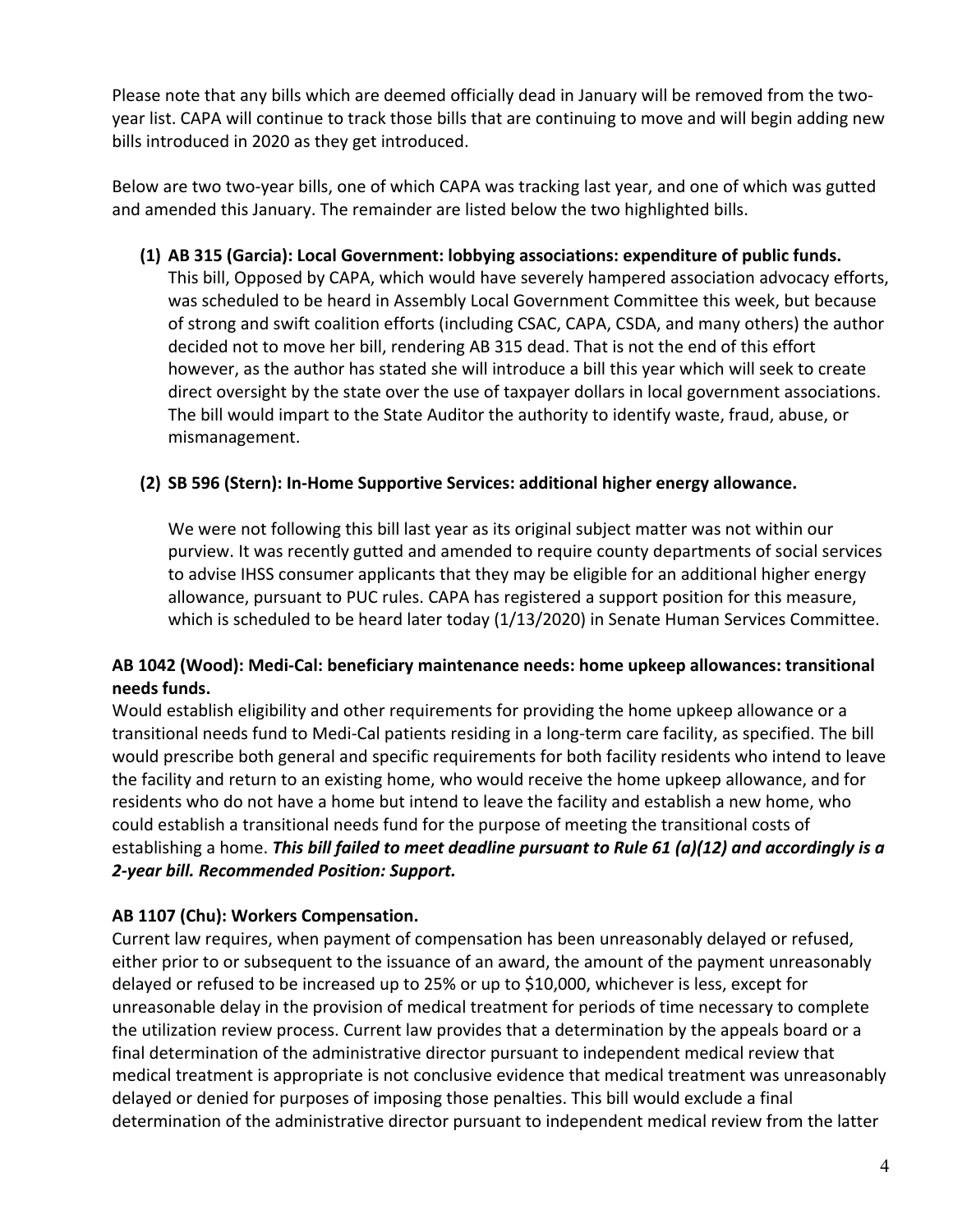provision regarding conclusive evidence that medical treatment was unreasonably delayed or denied. *This bill failed to meet deadline pursuant to Rule 61 (a)(11), and accordingly is a two‐year bill. Recommended Position: Watch.* 

### **AB 1434 (Kalra): Public Social Services: SSI/SSP.**

Current law provides for the State Supplementary Program for the Aged, Blind, and Disabled (SSP), which required the State Department of Social Services to contract with the United States Secretary of Health and Human Services to make payments to SSP recipients to supplement Supplemental Security Income (SSI) payments made available pursuant to the federal Social Security Act. This bill would reinstate the cost‐of‐living adjustment beginning January 1 of the 2020 calendar year. The bill would also require a maximum aid payment provided to an individual or a married couple that does not equal or exceed 100% of the federal poverty level. *This bill was held under submission on the Assembly Appropriations Committee Suspense File. Recommended Position: Support.*

### **AB 50 (Kalra): Medi‐Cal: Assisted Living Waiver Program.**

Would require the State Department of Health Care Services to submit to the federal Centers for Medicare and Medicaid Services a request for amendment of the Assisted Living Waiver program with specified amendments. The bill would require, as part of the amendments, the department to increase the number of participants in the program from the currently authorized 5,744 participants to 18,500, to be phased in, as specified. The bill would require the department to increase its provider reimbursement tiers to compensate for mandatory minimum wage increases, as specified. *This bill failed to meet deadline pursuant to Rule 61(a)(12) and accordingly is a 2‐year bill. Recommended Position: Support.* 

#### **AB 196 (Gonzalez): Paid Family Leave.**

Would revise the formula for determining benefits available pursuant to the family temporary disability insurance program, for periods of disability commencing after January 1, 2020, by redefining the weekly benefit amount to be equal to 100% of the wages paid to an individual for employment by employers during the quarter of the individual's disability base period in which these wages were highest, divided by 13, but not exceeding the maximum workers' compensation temporary disability indemnity weekly benefit amount established by the Department of Industrial Relations. *This bill failed deadline pursuant to Rule 61(a)(10), and accordingly is a two‐year bill. Recommended Position: Watch.*

#### **AB 1574 (Mullin): Political Reform Act of 1974: lobbying expenditures.**

The Political Reform Act of 1974 requires lobbyists employed by a lobbyist employer or a lobbying firm to provide a periodic report of the lobbyist's activity expenses and contributions to the employer or firm within two weeks following the end of each quarter. The Act requires lobbying firms, lobbyist employers, and persons who make payments to influence legislative or administrative action of \$5,000 or more in value in any calendar quarter to file with the Secretary of State, during the month after the end of each calendar quarter of a biennial legislative session, reports regarding lobbying expenditures made during the calendar quarter. This bill would, beginning on January 1, 2021, instead require those reports to be filed on a monthly basis. *This bill is currently in the possession of the Assembly Appropriations Committee and is a 2‐year bill (although it has not yet been recorded under which rule this occurred.) Recommended Position: Watch.*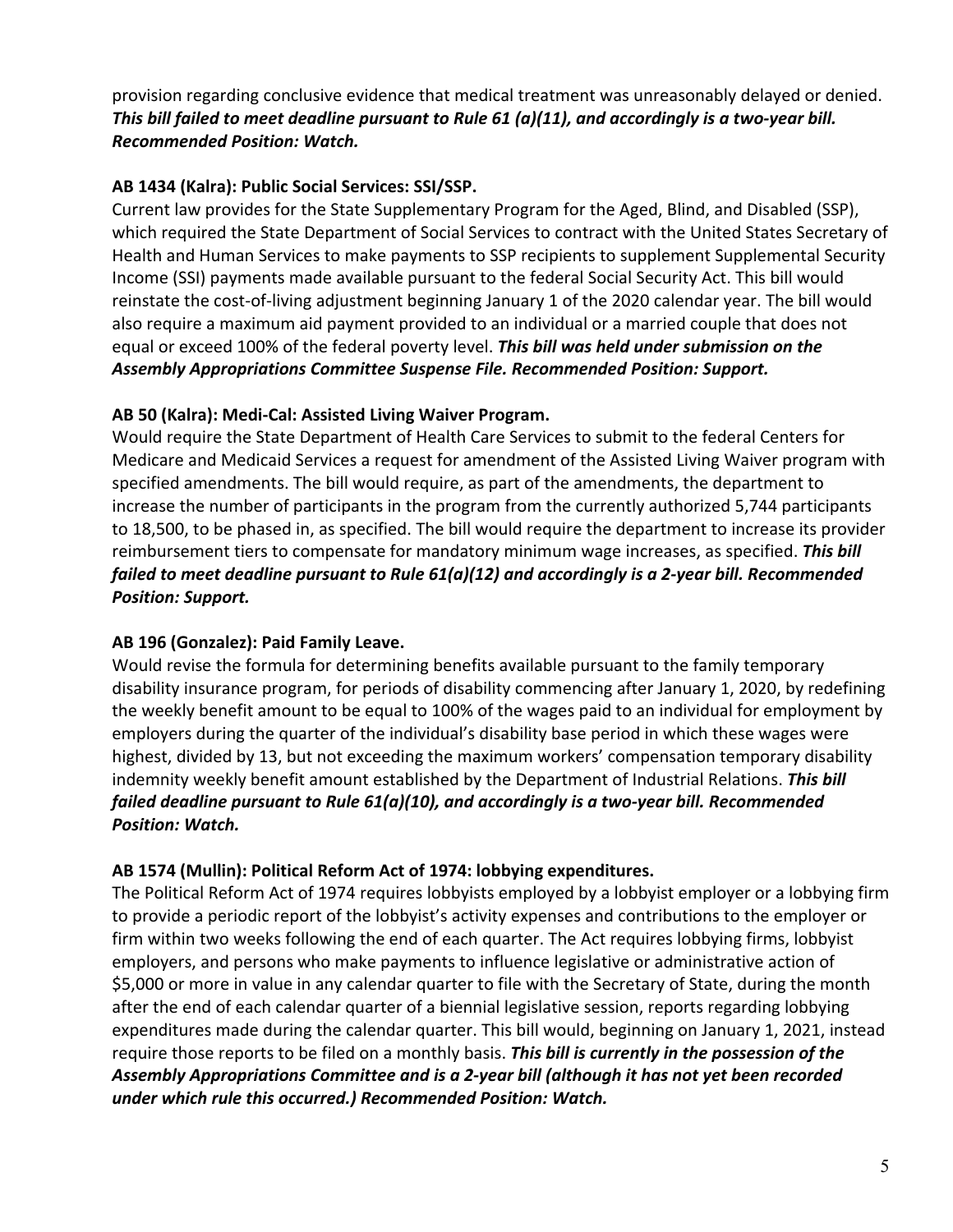# **SB 214 (Dodd): Medi‐Cal: California Community Transitions program.**

Would require the State Department of Health Care Services to implement and administer the California Community Transitions (CCT) program, as authorized under federal law and pursuant to the terms of the Money Follows the Person Rebalancing Demonstration, to help an eligible Medi‐Cal beneficiary move to a qualified residence, as defined, after residing in an institutional health facility for a period of 90 days or longer. The bill would require CCT program services to be provided by a lead organization, as defined, which would coordinate and ensure the delivery of all services necessary to implement the program. *This bill is currently in the possession of the Assembly Appropriations Committee, where hearing was cancelled by the author. Recommended Position: Support.*

# **SB 512 (Pan) Long Term Supports and Services**

Would establish the California Long‐Term Services and Supports Benefits Board (LTSS Board), to be composed of 9 specified members, including, among others, the Treasurer as chair, the Secretary of California Health and Human Services as vice chair, and 3 members to be appointed by the Governor. The bill would require the LTSS Board to manage and invest revenue deposited in the California Long‐ Term Services and Supports Benefits Trust Fund (LTSS Trust), which the bill would create in the State Treasury, to, upon appropriation, finance long‐term services and supports for eligible individuals. The bill would also create, until January 1, 2025, the Long‐Term Services and Supports Advisory Committee for the purpose of providing ongoing advice and recommendations to the LTSS Board. *This bill failed to meet deadline pursuant to Rule 61 (a)(12), and accordingly is a 2‐year bill. Recommended Position: Watch.* 

### **SB 661 (Hurtado): Long Term Care**

Current law provides various regulatory structures under which long‐term care may be provided to older individuals and individuals with disabilities, including within licensed nursing facilities, residential care facilities for the elderly, and home‐ and community‐based services. This bill would state the intent of the Legislature to enact legislation to address the growing need for long-term care for seniors and individuals with disabilities in California and would make related findings and declarations. *This bill is currently in the possession of Senate Rules Committee, awaiting referral.* **Recommended Position: Watch.** 

# **PROGRAMS REPORT**

**Benefits Administration:** There were **12,200** IPs enrolled in the Valley Health Plan with **4,449** of those in the Classic Plan and **7,751 i**n the Preferred Plan in December. There were **12,894** IPs enrolled in the Dental/Vision plans and **73** Smart Pass VTA Cards issued.

# **Enrollment:**

Number of IPs enrolled: **334**  Number of IPs partially done: **455** Fingerprints: Failed: **9**

Estimated number of individuals attending group enrollment sessions was **55 to 95** per session. Group sessions are generally held on Fridays with approximately **410** attending in December.

**Registry Services:** There are **401** active IPs on the registry and **1,286** active consumers.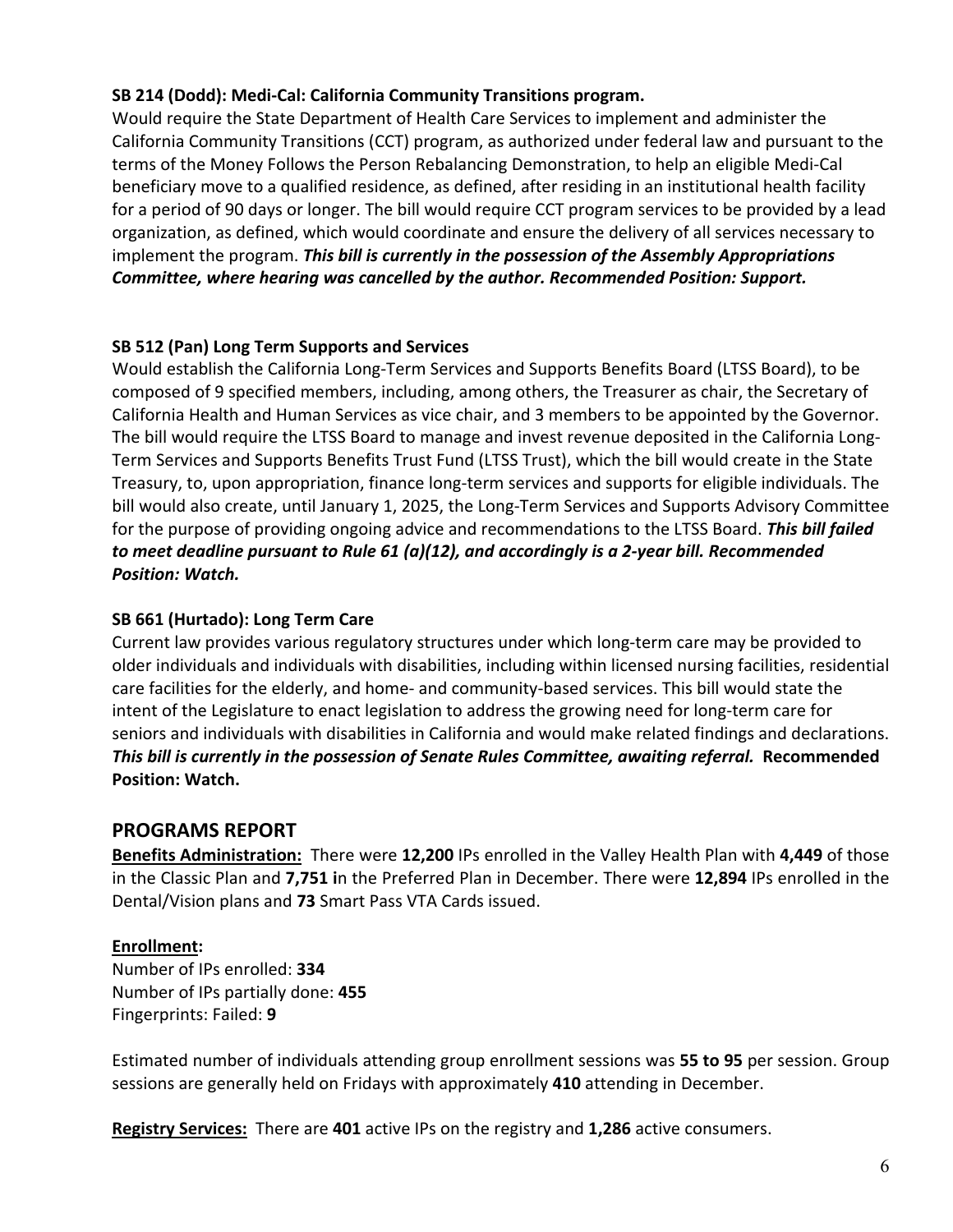The registry:

- Completed **44** new consumer intakes and reactivated **69**consumers
- Attained **40**matches
- Provided **431** new interventions

**Care Coaching:** The Registry received **10** referrals for Care Coaching in the month of December.

There were **17** in‐home visits made.

**Urgent Care Registry** There were **5** hours of urgent care services authorized in December.

**Registry Introductory Training (RIT):** There was **0** RIT session held in December.

- Conducted 0 **i**nterviews
- Called **32** references
- Completed **25** reference checks
- Added **15** providers to the registry in December.

Public Authority Phone Calls: The Public Authority handled a total of 3,378 phone calls during December. Breakdown of the calls:

- **Registry 1,758**
- **Enrollment 424**
- **General 75**
- **Benefits 1089**

**IP Trainings Provided:** There were **8** training classes held in December. A total of **124** providers attended classes. IP Incentive payout **\$3,100** to **100** IPs. Classes provided were:

| <b>Month</b>    | <b>Class</b>                      | Lang       | # of IPs trained |
|-----------------|-----------------------------------|------------|------------------|
| <b>DECEMBER</b> | Cancer Care                       | English    | 26               |
|                 | <b>CPR</b>                        | Spanish    | 4                |
|                 | <b>Nutrition</b>                  | Vietnamese | 8                |
|                 | Emergency & Disaster Preparedness | English    | 21               |
|                 | Safe Lifting & Transferring       | Spanish    | 11               |
|                 | <b>Nutrition</b>                  | English    | 26               |
|                 | <b>Diabetes</b>                   | Spanish    | 19               |
|                 | Last Phase of Life                | Vietnamese | 10               |
| <b>Totals</b>   |                                   |            | 124              |

This semester 30 IPs earned their Series 1 training certificate and 15 earned their Series 2 certificate.

**Consumer Connection Newsletter:** The consumer newsletter was mailed the end of December to 25,772 IHSS consumers. The Consumer Connection newsletter can be downloaded from the Public Authority website at: http://www.pascc.org/resources/newsletter.html.